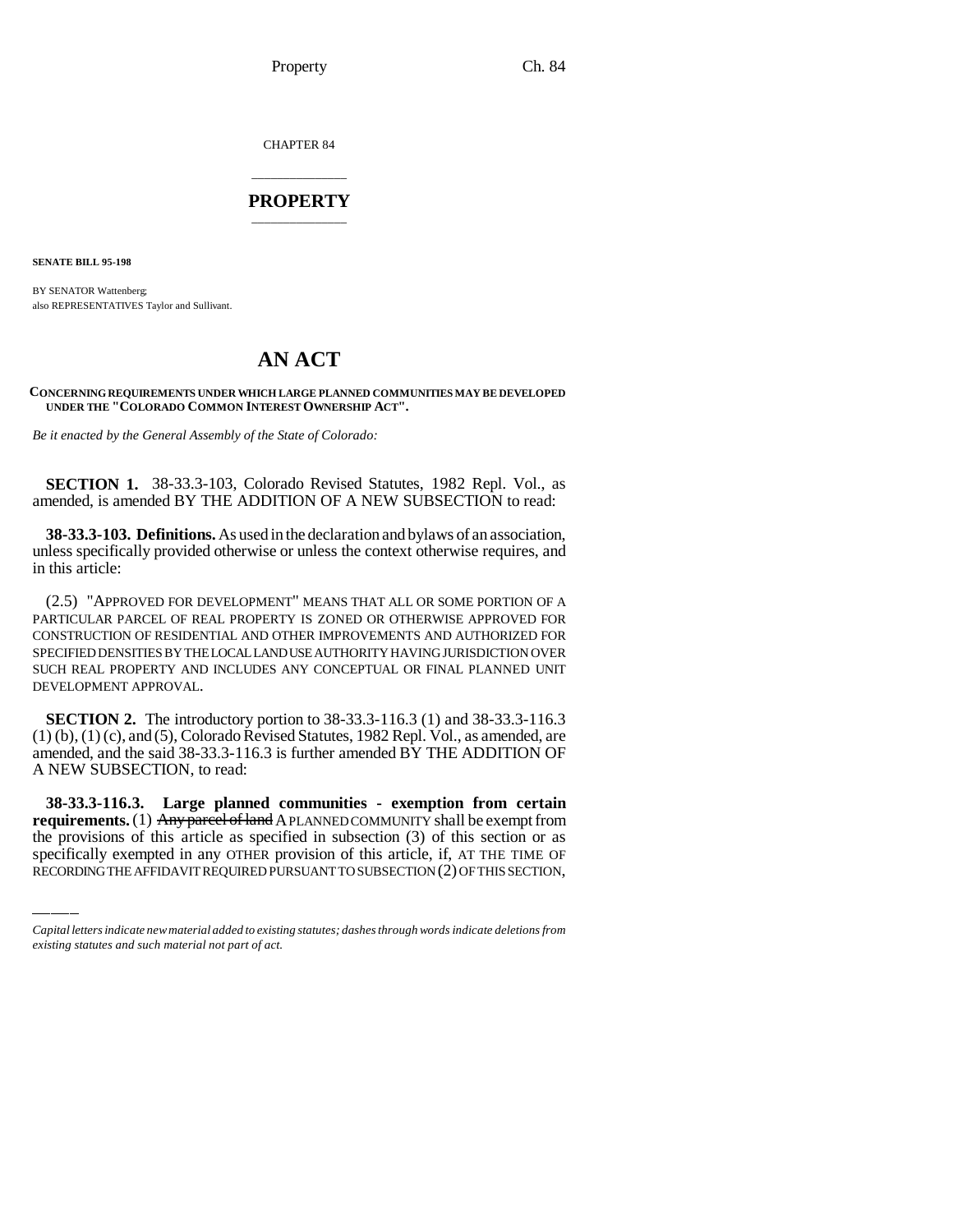THE REAL ESTATE UPON WHICH THE PLANNED COMMUNITY IS CREATED MEETS BOTH OF THE FOLLOWING REQUIREMENTS:

(b) It is zoned APPROVED for development of at least two FIVE hundred residences RESIDENTIAL UNITS, EXCLUDING ANY INTERVAL ESTATES, TIME-SHARE ESTATES, OR TIME-SPAN ESTATES BUT INCLUDING ANY INTERVAL UNITS CREATED PURSUANT TO SECTIONS 38-33-110 AND 38-33-111, and at least twenty thousand square feet of commercial use. at the time of recording the affidavit required pursuant to subsection (2) of this section; and

(c) It meets the definition of a planned community pursuant to section 38-33.3-103  $(22)$ .

 $(5)$  (a) The exemption authorized by this section shall continue for the whole of the parcel described in subsection (2) of this section LARGE PLANNED COMMUNITY so long as the owner signing the affidavit is the owner of all of said parcel THE REAL ESTATE DESCRIBED IN SUBSECTION (2) OF THIS SECTION; EXCEPT THAT:

(I) Upon the sale, conveyance, or other transfer of any part of such parcel PORTION OF THE REAL ESTATE WITHIN THE LARGE PLANNED COMMUNITY, the portion sold, conveyed, or transferred shall become subject to all the provisions of this article; but any such portion shall remain subject to any recorded declarations established prior to the sale, conveyance, or transfer.

(II) ANY COMMON INTEREST COMMUNITY CREATED ON SOME BUT NOT ALL OF THE REAL ESTATE WITHIN THE LARGE PLANNED COMMUNITY SHALL BE CREATED PURSUANT TO THIS ARTICLE; AND

(III) WHEN A PLANNED COMMUNITY NO LONGER QUALIFIES AS A LARGE PLANNED COMMUNITY, AS DESCRIBED IN SUBSECTION (1) OF THIS SECTION, THE EXEMPTIONS AUTHORIZED BY THIS SECTION SHALL NO LONGER BE APPLICABLE.

(b) NOTWITHSTANDING THE PROVISIONS OF SUBPARAGRAPH (III) OF PARAGRAPH (a) OF THIS SUBSECTION (5), ALL REAL ESTATE DESCRIBED IN A RECORDED DECLARATION CREATING A LARGE PLANNED COMMUNITY SHALL REMAIN SUBJECT TO SUCH RECORDED DECLARATION.

(7) THE ASSOCIATION ESTABLISHED FOR A LARGE PLANNED COMMUNITY SHALL KEEP IN ITS PRINCIPAL OFFICE AND MAKE REASONABLY AVAILABLE TO ALL UNIT OWNERS, UNIT OWNERS' AUTHORIZED AGENTS, AND PROSPECTIVE PURCHASERS OF UNITS A COMPLETE LEGAL DESCRIPTION OF ALL COMMON ELEMENTS WITHIN THE LARGE PLANNED COMMUNITY.

**SECTION 3.** 38-33.3-205 (1), Colorado Revised Statutes, 1982 Repl. Vol., as amended, is amended BY THE ADDITION OF A NEW PARAGRAPH to read:

**38-33.3-205. Contents of declaration.** (1) The declaration must contain:

(q) IN A LARGE PLANNED COMMUNITY: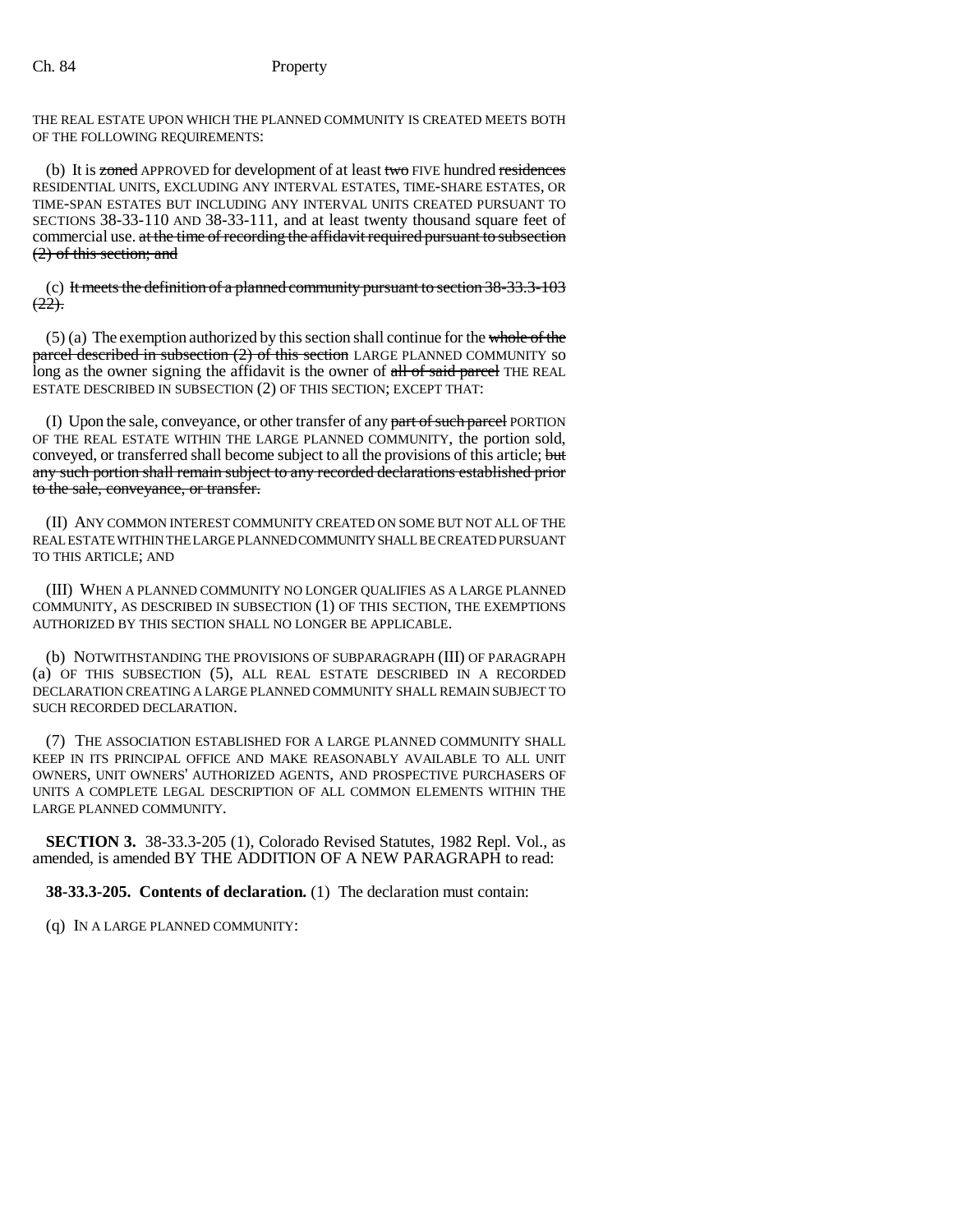## Property Ch. 84

(I) A GENERAL DESCRIPTION OF EVERY COMMON ELEMENT THAT THE DECLARANT IS LEGALLY OBLIGATED TO CONSTRUCT WITHIN THE LARGE PLANNED COMMUNITY TOGETHER WITH THE APPROXIMATE DATE BY WHICH EACH SUCH COMMON ELEMENT IS TO BE COMPLETED. THE DECLARANT SHALL BE REQUIRED TO COMPLETE EACH SUCH COMMON ELEMENT WITHIN A REASONABLE TIME AFTER THE DATE SPECIFIED IN THE DECLARATION, UNLESS THE DECLARANT, DUE TO AN ACT OF GOD, IS UNABLE TO DO SO. THE DECLARANT SHALL NOT BE LEGALLY OBLIGATED WITH RESPECT TO ANY COMMON ELEMENT NOT IDENTIFIED IN THE DECLARATION.

(II) A GENERAL DESCRIPTION OF THE TYPE OF ANY COMMON ELEMENT THAT THE DECLARANT ANTICIPATES MAY BE CONSTRUCTED BY, MAINTAINED BY, OR OPERATED BY THE ASSOCIATION. THE ASSOCIATION SHALL NOT ASSESS MEMBERS FOR THE CONSTRUCTION, MAINTENANCE, OR OPERATION OF ANY COMMON ELEMENT THAT IS NOT DESCRIBED PURSUANT TO THIS SUBPARAGRAPH (II) UNLESS SUCH ASSESSMENT IS APPROVED BY THE VOTE OF A MAJORITY OF THE VOTES ENTITLED TO BE CAST IN PERSON OR BY PROXY, OTHER THAN BY DECLARANT, AT A MEETING DULY CONVENED AS REQUIRED BY LAW.

**SECTION 4.** 38-33.3-207 (4) (a) (IV), Colorado Revised Statutes, 1982 Repl. Vol., as amended, is amended to read:

**38-33.3-207. Allocation of allocated interests.** (4) (a) The declaration may provide:

(IV) For large planned communities created after July 1, 1994, for assessments including, but not limited to, assessments on retail sales AND SERVICES NOT TO EXCEED SIX PERCENT OF THE AMOUNT CHARGED FOR THE RETAIL SALE OR SERVICE, AND real estate transfers NOT TO EXCEED THREE PERCENT OF THE REAL ESTATE SALES PRICE OR ITS EQUIVALENT. and specified services within such large planned community.

**SECTION 5.** 38-33.3-303 (5) (a), Colorado Revised Statutes, 1982 Repl. Vol., as amended, is amended, and the said 38-33.3-303 (5) is further amended BY THE ADDITION OF A NEW PARAGRAPH, to read:

**38-33.3-303. Executive board members and officers.** (5) (a) Subject to subsection (6) of this section:

(I) The declaration, EXCEPT A DECLARATION FOR A LARGE PLANNED COMMUNITY, may provide for a period of declarant control of the association, during which period a declarant, or persons designated by such declarant, may appoint and remove the officers and members of the executive board. Regardless of the period of declarant control provided in the declaration, a period of declarant control terminates no later than either sixty days after conveyance of seventy-five percent of the units that may be created to unit owners other than a declarant, two years after the last conveyance of a unit by the declarant in the ordinary course of business, or two years after any right to add new units was last exercised. except that the two-year provisions shall not apply to terminate declarant control in a large planned community.

(II) THE DECLARATION FOR A LARGE PLANNED COMMUNITY MAY PROVIDE FOR A PERIOD OF DECLARANT CONTROL OF THE ASSOCIATION DURING WHICH PERIOD A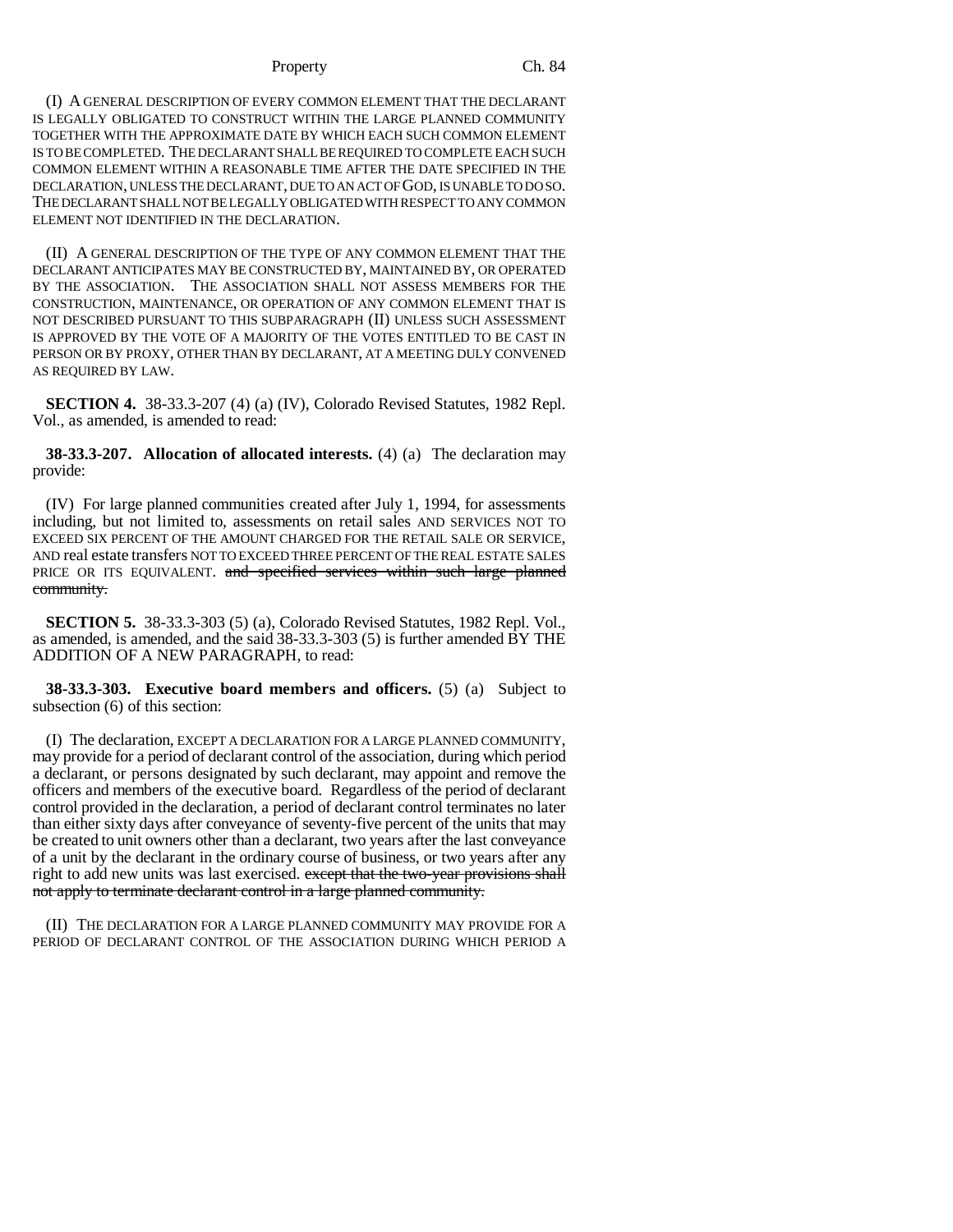DECLARANT, OR PERSONS DESIGNATED BY SUCH DECLARANT, MAY APPOINT AND REMOVE THE OFFICERS AND MEMBERS OF THE EXECUTIVE BOARD. REGARDLESS OF THE PERIOD OF DECLARANT CONTROL PROVIDED IN THE DECLARATION, A PERIOD OF DECLARANT CONTROL TERMINATES IN A LARGE PLANNED COMMUNITY NO LATER THAN THE EARLIER OF SIXTY DAYS AFTER CONVEYANCE OF SEVENTY-FIVE PERCENT OF THE MAXIMUM NUMBER OF UNITS THAT MAY BE CREATED UNDER ZONING OR OTHER GOVERNMENTAL DEVELOPMENT APPROVALS IN EFFECT FOR THE LARGE PLANNED COMMUNITY AT ANY GIVEN TIME TO UNIT OWNERS OTHER THAN A DECLARANT, SIX YEARS AFTER THE LAST CONVEYANCE OF A UNIT BY THE DECLARANT IN THE ORDINARY COURSE OF BUSINESS, OR TWENTY YEARS AFTER RECORDATION OF THE DECLARATION.

(c) IF A PERIOD OF DECLARANT CONTROL IS TO TERMINATE IN A LARGE PLANNED COMMUNITY PURSUANT TO SUBPARAGRAPH (II) OF PARAGRAPH (a) OF THIS SUBSECTION (5), THE DECLARANT, OR PERSONS DESIGNATED BY THE DECLARANT, SHALL NO LONGER HAVE THE RIGHT TO APPOINT AND REMOVE THE OFFICERS AND MEMBERS OF THE EXECUTIVE BOARD UNLESS, PRIOR TO THE TERMINATION DATE, THE ASSOCIATION APPROVES AN EXTENSION OF THE DECLARANT'S ABILITY TO APPOINT AND REMOVE NO MORE THAN A MAJORITY OF THE EXECUTIVE BOARD BY VOTE OF A MAJORITY OF THE VOTES ENTITLED TO BE CAST IN PERSON OR BY PROXY, OTHER THAN BY THE DECLARANT, AT A MEETING DULY CONVENED AS REQUIRED BY LAW. ANY SUCH APPROVAL BY THE ASSOCIATION MAY CONTAIN CONDITIONS AND LIMITATIONS. SUCH EXTENSION OF DECLARANT'S APPOINTMENT AND REMOVAL POWER, TOGETHER WITH ANY CONDITIONS AND LIMITATIONS APPROVED AS PROVIDED IN THIS PARAGRAPH (c), SHALL BE INCLUDED IN AN AMENDMENT TO THE DECLARATION PREVIOUSLY EXECUTED BY DECLARANT.

**SECTION 6.** 38-33.3-303 (9) (k) and (9) (l), Colorado Revised Statutes, 1982 Repl. Vol., as amended, are amended, and the said 38-33.3-303 (9) is further amended BY THE ADDITION OF A NEW PARAGRAPH, to read:

**38-33.3-303. Executive board members and officers.** (9) Within sixty days after the unit owners other than the declarant elect a majority of the members of the executive board, the declarant shall deliver to the association all property of the unit owners and of the association held by or controlled by the declarant, including without limitation the following items:

(k) Employment contracts in which the association is a contracting party; and

(l) Any service contract in which the association is a contracting party or in which the association or the unit owners have any obligation to pay a fee to the persons performing the services; AND

(m) FOR LARGE PLANNED COMMUNITIES, COPIES OF ALL RECORDED DEEDS AND ALL RECORDED AND UNRECORDED LEASES EVIDENCING OWNERSHIP OR LEASEHOLD RIGHTS OF THE LARGE PLANNED COMMUNITY UNIT OWNERS' ASSOCIATION IN ALL COMMON ELEMENTS WITHIN THE LARGE PLANNED COMMUNITY.

**SECTION 7. Effective date.** This act shall take effect July 1, 1995.